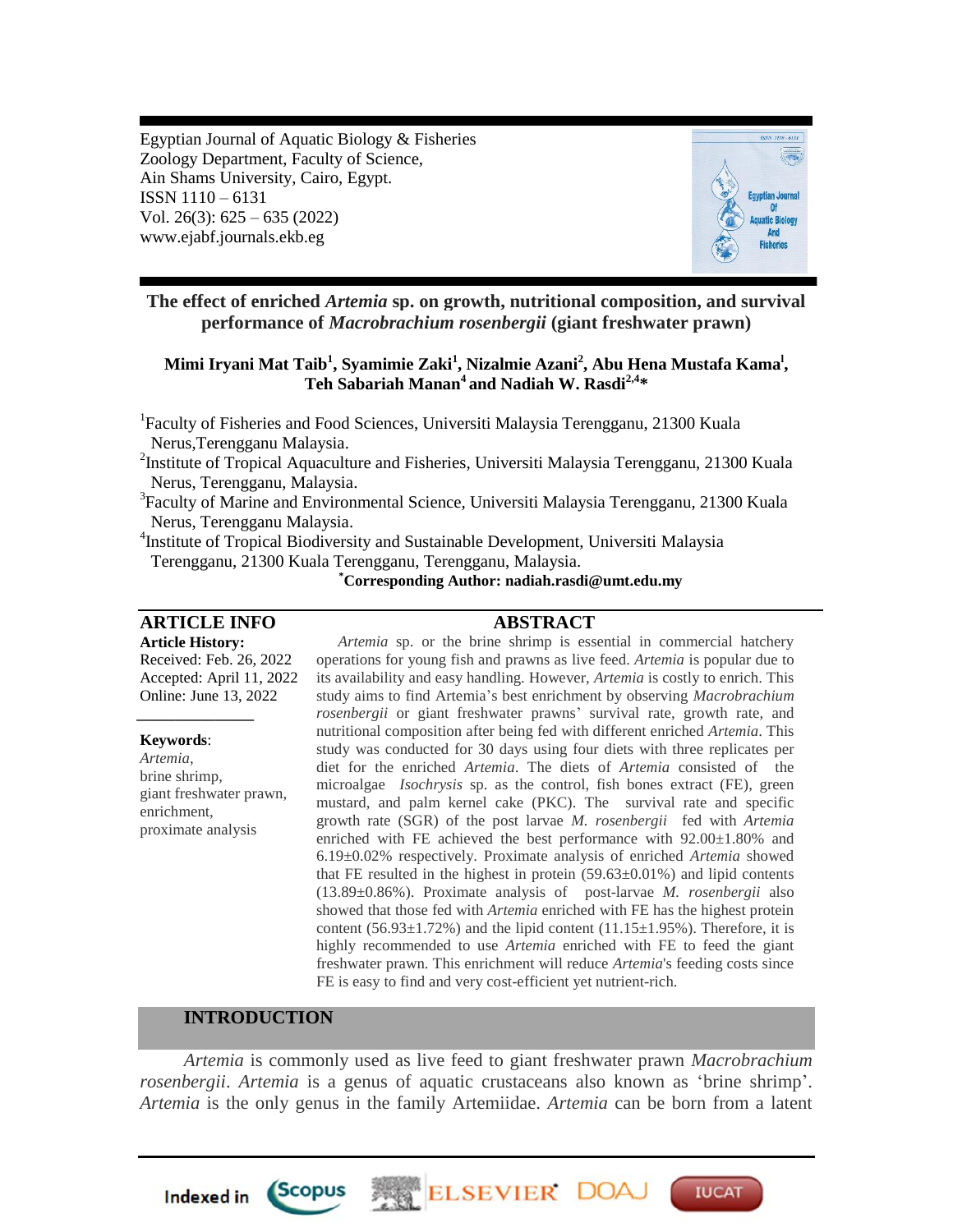cyst in 24 hours. The cyst can be stored for a long time **(Dhont** *et al***., 2013)**. *Artemia* has 40 – 60% of crude protein **(Zarei, 2013)**, 13 – 19% of fat and 3 – 14% of highly unsaturated fatty acid (HUFA) **(Kumar** *et al***., 2015)**. *Artemia* is usually enriched before being used as live feed; organic by-products and green water or microalgae are used as food source for *Artemia* (**Verma** *et al***., 2011; Sui** *et al***., 2013; Jusoh** *et al.,* **2020**). The larvae of *Artemia* are omnivorous and feed primarily on zooplankton or microalgae. Zooplankton is the most widely used enrichment containing high protein and amino acids **(Vilchis, 2010)**. *Artemia* needs a high protein feed that would deliver a high nutrient *Artemia* **(Herawati** *et al***., 2014)**.

*Artemia* have a high salinity tolerance; they can tolerate up to 50% of the concentration of salt, which is 30ppt to 50ppt **(Emslie, 2012).** On the other hand, enhancement of microalgae growth rate is difficult **(Khan** *et al***., 2018)**. This is because microalgae are fragile and need to be monitored frequently. Hence, the industry needs to adjust their optimum salinity to ensure the microalgae bloom in hatchery condition. A few microalgae species need intense care during the isolation and upscale process, such as brown-golden marine microalgae *Isochrysis* sp*.*

The giant freshwater prawn *Macrobrachium rosenbergii* is the biggest *Macrobrachium* species. The average size of *M. rosenbergii* is 33 cm for males and 29 cm for females. *M. rosenbergii* is nocturnal, shallow and sluggish, and is territorial. Half of them will be submerged in sediments during the day, and they prefer sandy, detritusrich and vegetated areas. *M. rosenbergii* is commonly reared in aquaculture, especially in Asian countries. According to FAO estimates, the production of *M. rosenbergii* reached 400,000 tons in 2010, 20 times higher growth relative to the beginning of the 1990s. *M. rosenbergii* is the most common species of *Macrobrachium* in the aquaculture industry **(Nhan, 2009)** due to its nutrient content. The wild *M. rosenbergii* composition is 68.27% of protein and 8.44% of lipid content **(Ferdose and Hossain, 2011)**.

Post-larvae and adult *M. rosenbergii* are omnivorous benthivores based exclusively on algae mollusks and another aquatic organism. They rely on live feed like *Artemia* during their early stage of live. This is because live feeds are easily detected and captured due to their swimming movement in water, and easy to digest **(Conceicao** *et al***., 2010)**. When there is no live food among them, they may eat a small portion of organic food.

Incomplete and inconsistent nutrient composition in *Artemia* is one of the problems in feeding management **(Carter, 2015)**. *Artemia* has low nutrients for marine species, especially in highly unsaturated fatty acids (HUFA). Nonetheless, high HUFA diet for their enrichment may lead to excess of lipid and suboptimal dietary content for *M. rosenbergii*. So, the enrichment technique for *Artemia* is vital to have the correct levels of lipid, protein, vitamins, and minerals.

The use of live feed in hatchery rearing for almost all fish and shellfish species still seems to be essential and going to continue in the immediate future. *Artemia*, microalgae, rotifer, and copepod can be used as live feed. *Artemia* is the most widely used and popular because it is convenient and readily available in the market. *Artemia* feed and fertilizer costs are already in the range of 30% of overall total cost. For example, the enrichment often used in industry, Super Selco, cost about RM125 for only 125 ml.

Therefore, this study aims to find *Artemia'*s best enrichment by observing *M. rosenbergii*'s survival rate, growth rate, and nutritional composition, after being fed with different enriched *Artemia*.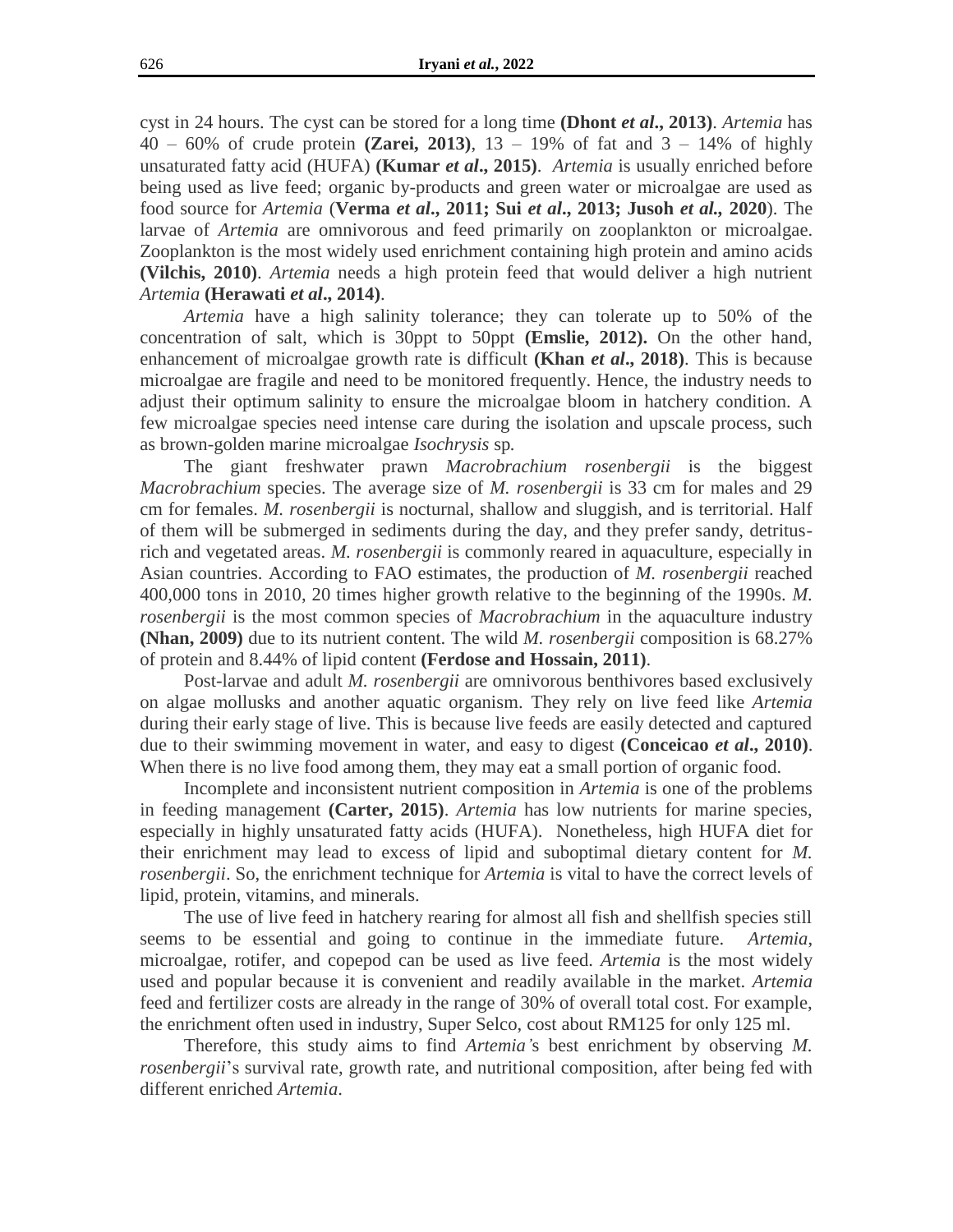# **MATERIALS AND METHODS**

The brine shrimp, *Artemia* cysts were purchased from Bio Marine brand. The cyst were decapsulated in 15 L aquarium filled with saltwater at 26°C to 27°C with vigorous aeration **(Treece, 2000)**. The nauplii i.e. the first larval stage having an unsegmented body and a single eye, were enriched with four types of diet for 24 hours **(Sorgeloos** *et al***., 2001)**.

The enrichment was prepared according to feeding treatments. Four enrichments were prepared: the microalgae *Isochrysis* sp. as control, fish bone extract (FE), mustard green, and palm kernel cake (PKC) (**Al Azad and Lal, 2018; Amitha** *et al.,* **2019; Rasdi**  *et al***., 2020**). Microalgae *Isochrysis* sp. diet was cultured in 5 L conical flask at the university's hatchery. The concentration for marine algal was 500 mg  $L^{-1}$ . This is equivalent to 2 x  $10^7$  ml<sup>-1</sup> algal cells (**Zaleha and Busra, 2012**). The palm kernel cake (PKC) concentration was 500 mg L-1 **(Paray and Al Sadoon, 2016)**.

Each enrichment was given to three replicates of *Artemia*. After that, the enriched *Artemia* were fed to giant freshwater prawn *M. rosenbergii*.

## **1.** *Culture of Post-Larvae M. rosenbergii*

Four 15 L aquariums were prepared. 100 post-larvae *M. rosenbergii* were put in each aquarium and cultured with aeration. The post-larvae were fed twice daily with *Artemia* enriched with *Isochrysis* sp. as control, fish bone extract (FE), mustard green, and palm kernel cake (PKC) for 30 days **(Paulraj and Altaff, 1999)**. 50% water was changed every week and the water quality were maintained at  $26 - 27^{\circ}$ C, while for salinity at  $0 - 6$  ppt, and for the pH 6-7.5 which means the water parameter were checked daily **(Yuslan** *et al.,* **2021)**.

#### **2.** *Survival Rate and Growth Rate of Post-Larvae M. rosenbergii*

The survival and specific growth rates (SGR) of *M. rosenbergii* were calculated using the formulae:

**Survival rate** = (Surviving fish / number of initial density) x 100

**Specific growth rate**  $(SGR) = (\ln W_t - \ln W_i \times 100) / t$ 

#### *3. Protein and Lipid Analysis of Artemia and M. rosenbergii*

Enriched *Artemia* with the diet treatments were subjected to proximate analysis. Post-larvae *M. rosenbergii* fed with enriched *Artemia* were also subjected to the proximate analysis.

#### *3.1. Estimation of Protein Content*

Protein content was determined using the Kjeldahl method (**Zhang** *et al.,* **2020**) which involves three processes: digestion, distillation, and titration. For the digestion process, 0.2 g of sample was weighed then put into digestion tube. 5 ml of sulphuric acid  $(H<sub>2</sub>SO<sub>4</sub>)$  was added. One Kjeldhal tablet was put inside the tube, where it acted as the catalyst to help the digestion process. The digestion tube was heated to 420ºC for one and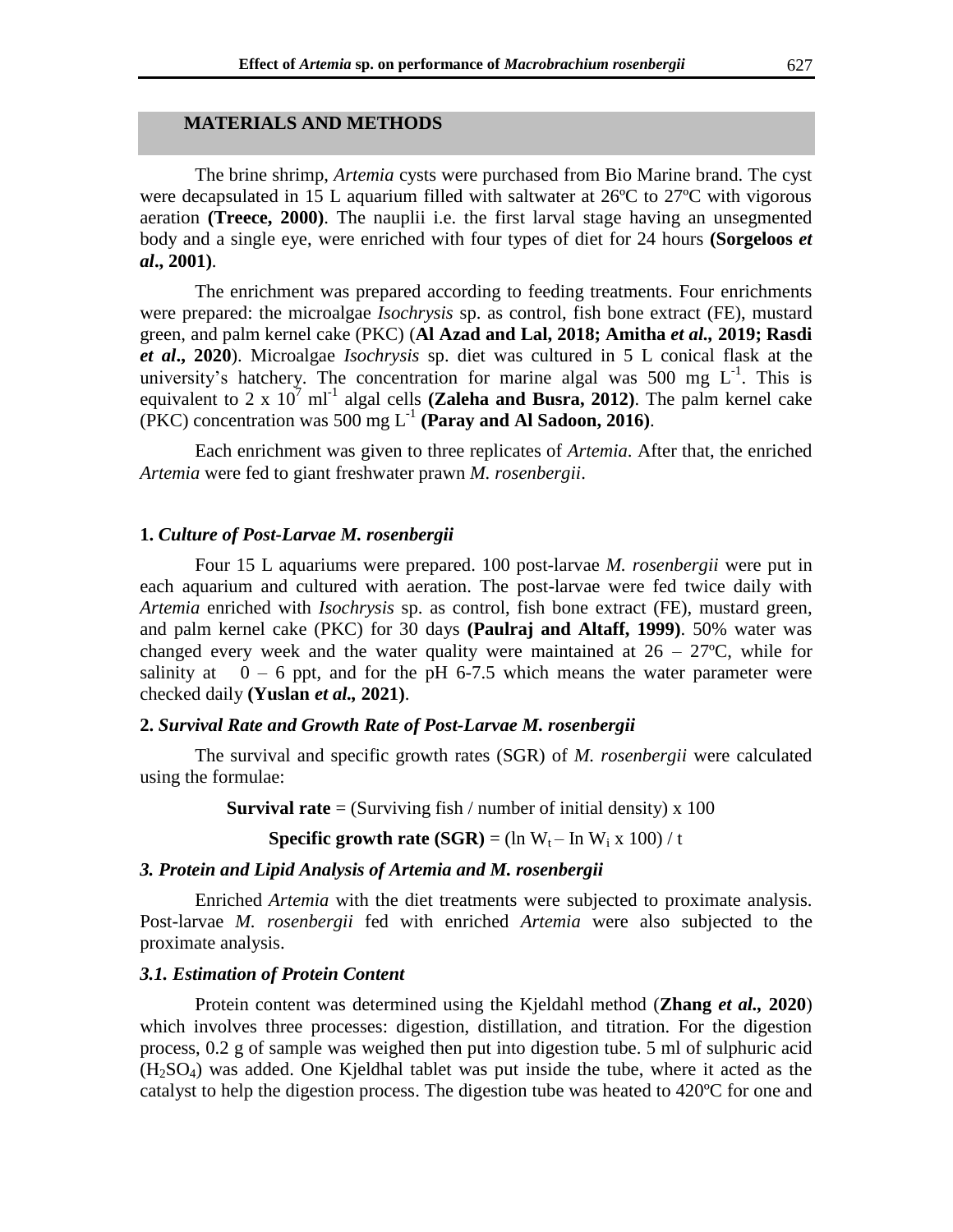a half hour using the scrubber. After cooling, the product of digestion process underwent the distillation process. 30 ml receiver solvent was prepared including 20 ml of 4% boric acid  $(S_3BO_3)$  in the flask. 8 drops of the indicator were added. The flask was placed at the end of the condenser receiver. 40 ml of distilled water and 30 ml of 40% sodium hydroxide (NaOH) were added into the digestion tube. The distillation unit Kjeldhal Buchii was activated and distilled the sample for five minutes. The sample that had been distilled were titrated using 0.1 N hydrochloric acid (HCl) until the distillation solution color changed from blue to light pink. Blank sample was also prepared but without the digestion product.

The protein content was calculated using the formula:

# $\% N = [(T - B) \times N \times 14.007) /$  (weight of sample in mg) x 100

 $%$  protein =  $%$ N X F

Where:

 $T =$  titration volume for sample (ml)

 **= titration volume for blank (ml)** 

 $N =$  normality of HCL

 **= Protein factor for nitrogen to protein (6.25 for animal base sample)** 

(**Zhang** *et al***., 2020**)

#### *3.2. Estimation of Lipid Content*

Extraction cup was put in an oven at 100ºC for an hour. After removing the extraction thimble, the extraction cup was kept in desiccator to cool it down. The extraction cup was weighed and labeled as  $W_1$ . The extraction thimble was put tightly at the ring metal of bolder and its rack. Filter paper was placed in the extraction thimble. 2 g of sample was weighed and labeled as  $W_2$ . The thimble was inserted and covered with cotton. 40 ml to 50 ml of petroleum ether was poured into extraction cup and the cup was secured on the reflux set. The lipid was extracted using extraction unit and took about one hour and a half to complete. After that, the extraction cup was placed in the oven for two hours at 100°C, and cooled in desiccator. The extraction cup was weighed and recorded as  $W_3$ .

The lipid content was calculated using the formula:

% lipid = 
$$
(W_3 - W_1) / (W_2) \times 100
$$

Where:

 $W_1$  = extraction cup weight (g)

 $W_2$  = Sample weight (g)

 $W_3$  = extraction cup weight + lipid (g)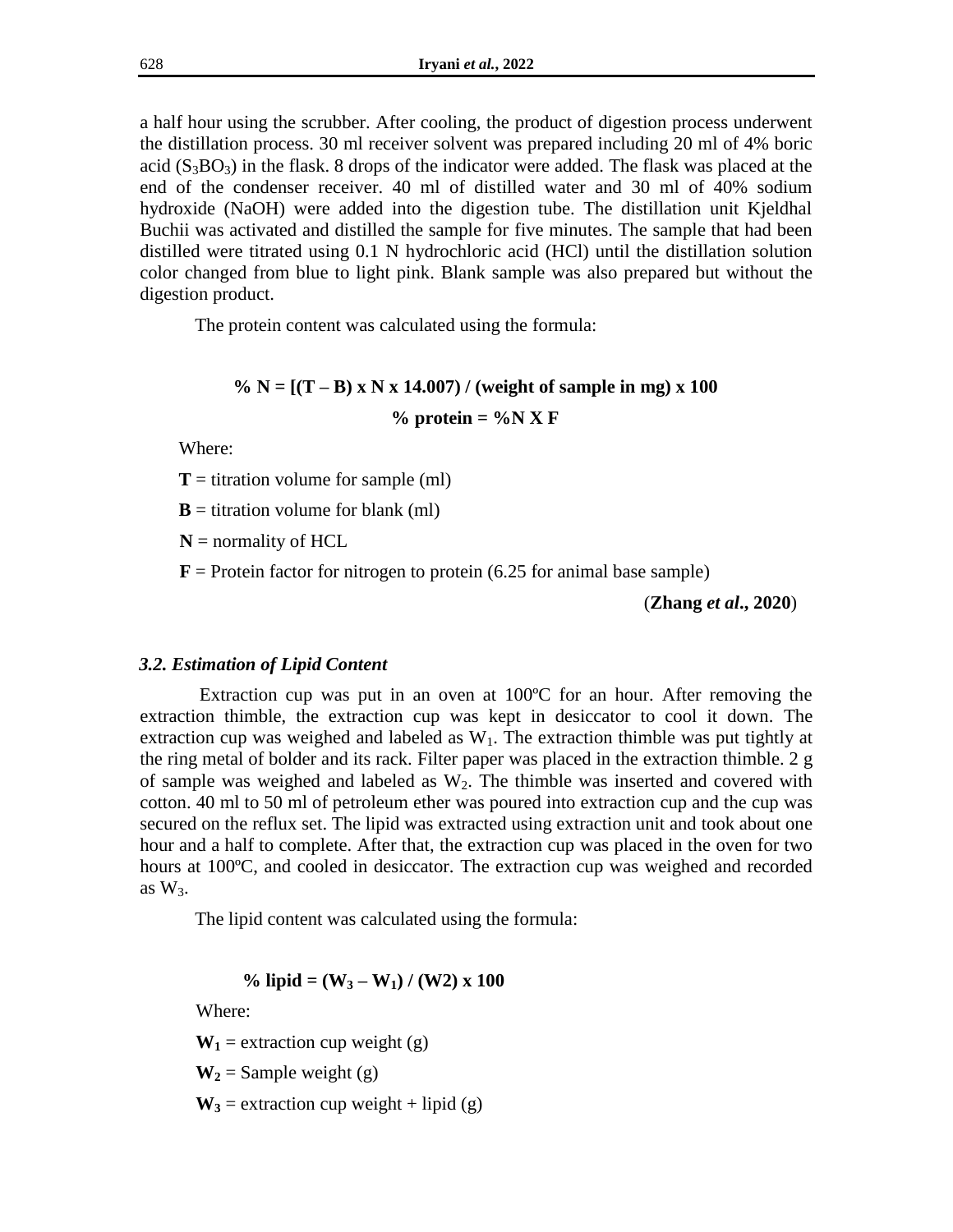# **RESULTS**

#### **1. Survival Rate of** *Macrobrachium rosenbergii*

Table (1) shows that post-larvae *M. rosenbergii* fed with *Artemia* enriched with fish bone extract (FE) had the highest survival rate (92.00  $\pm$  1.80%), followed by microalgae *Isochrysis* sp.  $(86.33 \pm 0.58\%)$ , green mustard  $(85.33 \pm 5.39\%)$ , and palm kernel cake (PKC)  $(78.17 \pm 1.61 \%)$ .

**Table 1.** Survival rate of post-larvae *M. rosenbergii* fed with four different enriched *Artemia*. All values mean ± standard deviation.

| <b>Artemia Enrichments</b>    | Survival Rate of <i>M. rosenbergii</i> $(\%)$ |
|-------------------------------|-----------------------------------------------|
| <i>Isochrysis</i> sp.         | $86.33 \pm 0.57$ <sup>c</sup>                 |
| <b>Fish bone extract (FE)</b> | $92.00 \pm 1.80^b$                            |
| Green mustard                 | $85.33 \pm 5.39$ <sup>b</sup>                 |
| Palm kernel cake (PKC)        | $78.17 \pm 1.61^{\circ}$                      |

Small letters indicate significant difference between treatments.

# **2. Specific Growth Rate of** *Macrobrachium rosenbergii*

Table (2) shows the specific growth rate (SGR) of post-larvae *M. rosenbergii* in each treatment after 30 days. The highest growth rate is seen in *M. rosenbergii* fed with *Artemia* enriched with fish bone extract (FE) (6.19 ± 0.02%), followed by *Isochrysis* sp.  $(4.72 \pm 0.60\%)$  and green mustard  $(3.93 \pm 0.03\%)$ . Those fed on *Artemia* enriched with PKC showed the lowest specific growth rate  $(3.47 \pm 0.31\%)$ . The growth rate of *M*. *rosenbergii* significantly depended on different dietary enrichment (P < 0.05).

**Table 2.** Specific growth rate (SGR) of post-larvae *M. rosenbergii* fed with four different enriched *Artemia*.

| <b>Artemia Enrichments</b>    | Specific Growth Rate of <i>M. rosenbergii</i> $(\%)$ |
|-------------------------------|------------------------------------------------------|
| <i>Isochrysis</i> sp.         | $4.7200 \pm 0.60$ <sup>c</sup>                       |
| <b>Fish bone extract (FE)</b> | $6.1967 \pm 0.02^b$                                  |
| <b>Green mustard</b>          | $3.9300 \pm 0.03^{ab}$                               |
| Palm kernel cake (PKC)        | $3.4767 \pm 0.31^{\text{a}}$                         |

Small letters indicate significant difference between different treatments.

#### **3. Proximate Analysis**

# *3.1. Protein and Lipid Content of M. rosenbergii*

Table (3) shows the protein and lipid content in *M. rosenbergii* fed on *Artemia*  enriched with fish bone extract (FE) were the highest compared to other enrichments  $(56.93 \pm 1.72\%$  and  $11.15 \pm 1.94\%$ , respectively) followed by *Isochrysis* sp. and green mustard. There was a significant difference in *Artemia* enrichments (P < 0.05).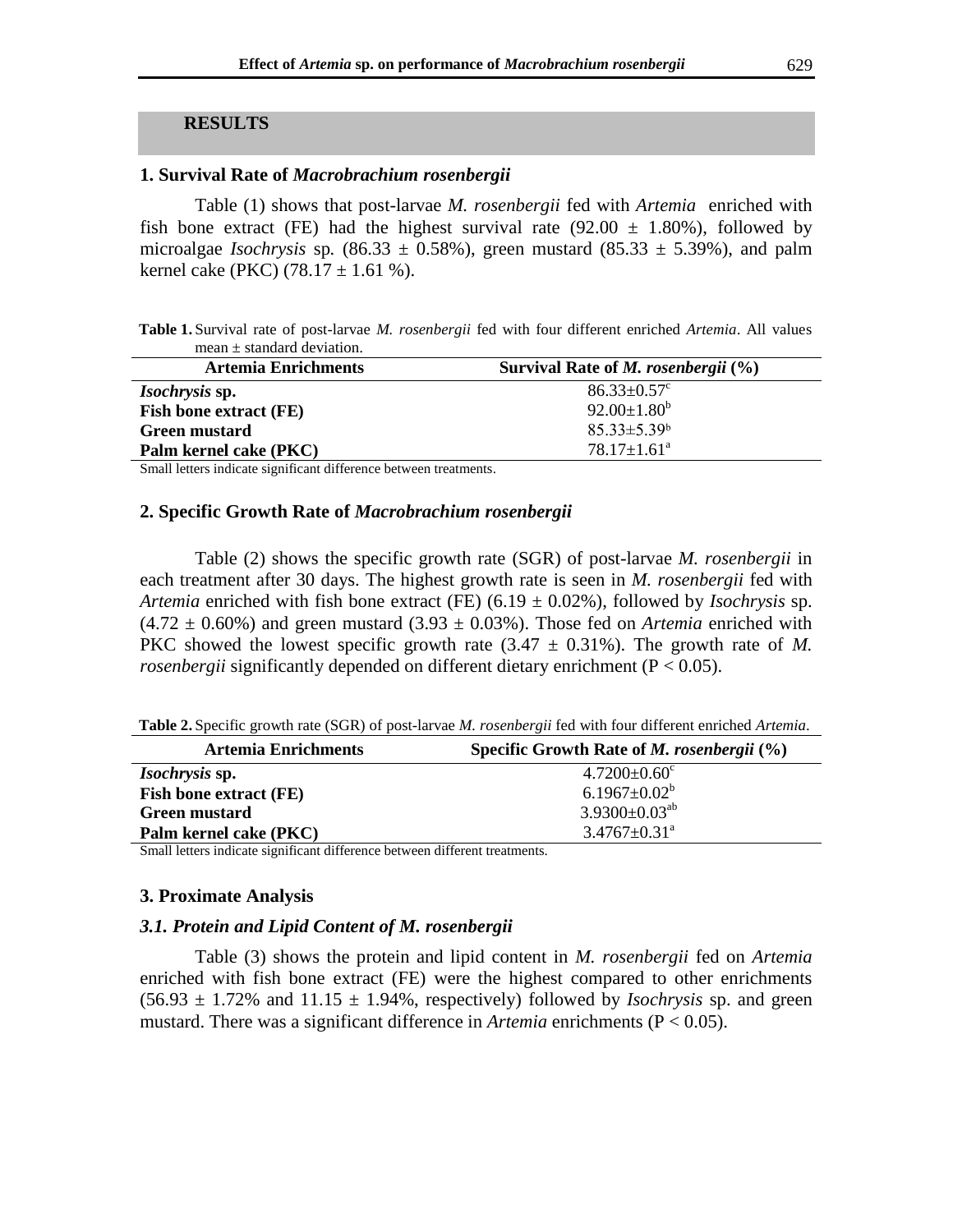| <b>Body composition</b> | <b>Artemia Enrichments</b>    | $\frac{0}{0}$                 |
|-------------------------|-------------------------------|-------------------------------|
| Protein                 | Isochrysis sp.                | $50.76 \pm 0.28^{\rm b}$      |
|                         | <b>Fish bone extract (FE)</b> | $56.93 \pm 1.72$ <sup>c</sup> |
|                         | <b>Green mustard</b>          | $42.55 \pm 0.44^a$            |
|                         | Palm kernel cake (PKC)        | $41.19 \pm 0.38$ <sup>a</sup> |
| Lipid                   | Isochrysis sp.                | $6.19 \pm 0.076^b$            |
|                         | <b>Fish bone extract</b>      | $11.15 \pm 1.95$ <sup>c</sup> |
|                         | <b>Green mustard</b>          | $5.27 \pm 0.01^{ab}$          |
|                         | Palm kernel cake (PKC)        | $4.19 \pm 0.01^a$             |

**Table 3.** Body composition (%) of post-larvae *M.rosenbergii* fed with four different enriched *Artemia*. All values mean ± standard deviation.

Small letters indicate significant difference between treatments.

#### **3.2. Protein and Lipid Content of***Artemia*

Table (4) shows *Artemia* enriched with fish bone extract (FE) contains the highest protein and lipid content (59.63  $\pm$  0.00% and 13.89  $\pm$  0.09%, respectively), followed by *Isochrysis* sp.  $(57.19 \pm 0.09\%$  and  $8.95 \pm 0.11\%$ ). PKC had the lowest protein and lipid content  $(45.49 \pm 0.84\%$  and  $8.95 \pm 0.11\%$ ).

**Table 4.** The body composition (%) of *Artemia* with four different enrichments.

| <b>Body composition</b> | <b>Enrichments</b>            | $\frac{6}{9}$                 |
|-------------------------|-------------------------------|-------------------------------|
|                         | Isochrysis sp.                | $57.19 \pm 0.09$ <sup>d</sup> |
| Protein                 | Fish bone extract (FE)        | $59.63 \pm 0.00^{\circ}$      |
|                         | <b>Green mustard</b>          | $49.60 \pm 0.64^b$            |
|                         | Palm kernel cake (PKC)        | $45.49 \pm 0.84$ <sup>a</sup> |
|                         | Isochrysis sp.                | $8.95 \pm 0.11^d$             |
| Lipid                   | <b>Fish bone extract (FE)</b> | $13.89 \pm 0.09$ <sup>c</sup> |
|                         | <b>Green mustard</b>          | $6.31 \pm 0.26^b$             |
|                         | Palm kernel cake (PKC)        | $5.09 \pm 0.05^a$             |

Small letter indicates the significant different between treatment.

#### **DISCUSSION**

Fish and crustacean nutritional properties are important for human health **(Usydus**  *et al***., 2011)**. They have a lot of food potential and provide the same quality of protein like milk, meat, and egg (Islam *et al.*, 2017). The post-larvae stages of many shrimp and prawn species require high nutrition for development. It is essential to produce live food with high nutritional value for feeding. To produce high quality feed requires high cost; this is the reason aquacultures of freshwater giant prawn *M. rosenbergii* are difficult to expand like carp in Bangladesh, because of the high cost in producing feed **(Aarumugam**  *et al***., 2013)**.

From the results in Table (1), the post-larvae *M. rosenbergii* fed with *Artemia*  enriched with fish bone extract (FE) has the highest survival rate compared to other enrichments. Nutritionists have frequently used fish bone extract as an alternative protein in fish meals **(Arshad and Farzana, 2007)**. *M. rosenbergii* fed with *Artemia* enriched with palm kernel cake (PKC) has the lowest survival rate. The slightly lower survival rate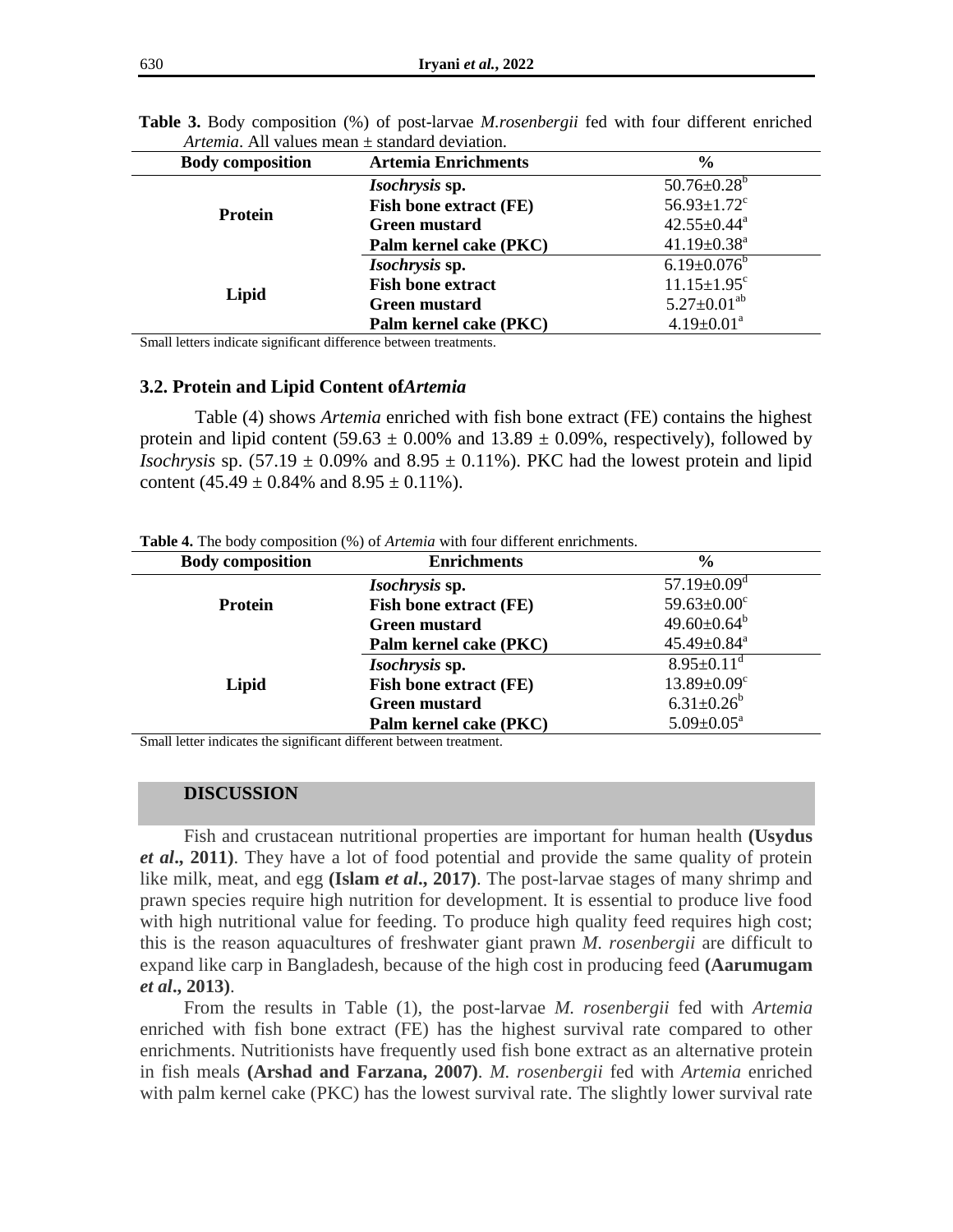may be because of the *M. rosenbergii*'s cannibalistic behavior. The post-larvae were known to be attacked by the bigger size prawn during the molting **(Arshad and Farzana, 2007)**. A group of researchers have stated that the survival rate of *M. rosenbergii* is better with live feed enriched with algae **(Rasdi** *et al.,* **2021)**. They stated that several reports showed that *P. monodon* larvae fed with a mixed diet of *Chaetoceros muelleri* and *Thalassiosira suecica* performed well.

Based on Table (2), it was observed that the specific growth rate (SGR) of *M. rosenbergii* fed with *Artemia* enriched with FE is the highest. In commercial production of *M. rosenbergii*, diet already costs around 50 to 60% of total cost in pellet production. The raw material that is usually used is the costly fish meal. The general approach to reducing the cost was by substituting the fish meal with other ingredient. **Jannathulla** *et al.* **(2019)** stated that bone meal is the most suitable one. Beside a good protein source, bone meal is also a good source of calcium, phosphorus, and trace minerals.

Proximate analysis was done to compare the body composition of post-larvae *M. rosenbergii* after fed with *Artemia* with different enrichments*.* Post-larvae *M. rosenbergii*  fed with *Artemia* enriched with FE have the highest protein and lipid contents. Conversely, post-larvae fed with Artemia enriched with PKC showed the lowest of protein and lipid contents. Previous studies have shown that reared *M. rosenbergii*'s protein level ranged from 15 to 80% **(Hasanuzzaman** *et al.,* **2009)**. Our finding is supported by the study on Japanese tiger prawn *Panaeus japonicus* **(Ashokkumar** *et al.,* **2011**). A study concluded that diet that has less than 10% protein has low high unsaturated fatty acid (HUFA) **(Rasdi and Qin, 2018)**. HUFA supported the survival and growth of *P. japonicus.* Freshwater prawn only needs 6 to 10% lipid. Diet that contains more than 10% lipid can cause the reduction in growth of *M. rosenbergii*. Post-larvae fed with *Artemia* enriched with PKC showed the lowest lipid content.

Proximate analysis was also done on enriched *Artemia*. Based on the Table (4), *Artemia* enriched with FE has the highest protein and lipid contents, while *Artemia*  enriched with PKC has the lowest. Protein content lower than 15% can cause mortality during the rearing; protein is the most important element in formulating fish feed. On the other hand, too high protein content can inhibit the growth of the prawn **(Lee** *et al***., 2018)**. The prawn will metabolize the extra protein as energy source, and nitrogen will be excreted as ammonia. 60% protein content in body composition in *M. rosenbergii* is the result of *M. rosenbergii* fed with *Artemia* enriched with FE and *Isochrysis* sp*.* Notably, among many microalgae, *Isochrysis galbana* is most suitable to be used in mariculture to feed larval fish, crustaceans, and mollusks. These microalgae are high in lipid that can be used in aquaculture and biofuel **(Mishra and Mishra, 2018)**.

#### **CONCLUSION**

*Macrobrachium rosenbergii* fed with *Artemia* enriched with fish bone extract (FE) has the highest nutrient in body composition, survival rate, and specific growth rate (SGR). While the lowest is *M. rosenbergii* fed with *Artemia* enriched with PKC. Both FE and PKC do not need higher cost. In general, all the treatments can be used in culturing the freshwater prawn as the lower survival rates might be because of their cannibalistic behavior. But some ingredients might cause slower growth and did not have enough nutrient content for the prawn. So, it is crucial to find the enrichment that can improve the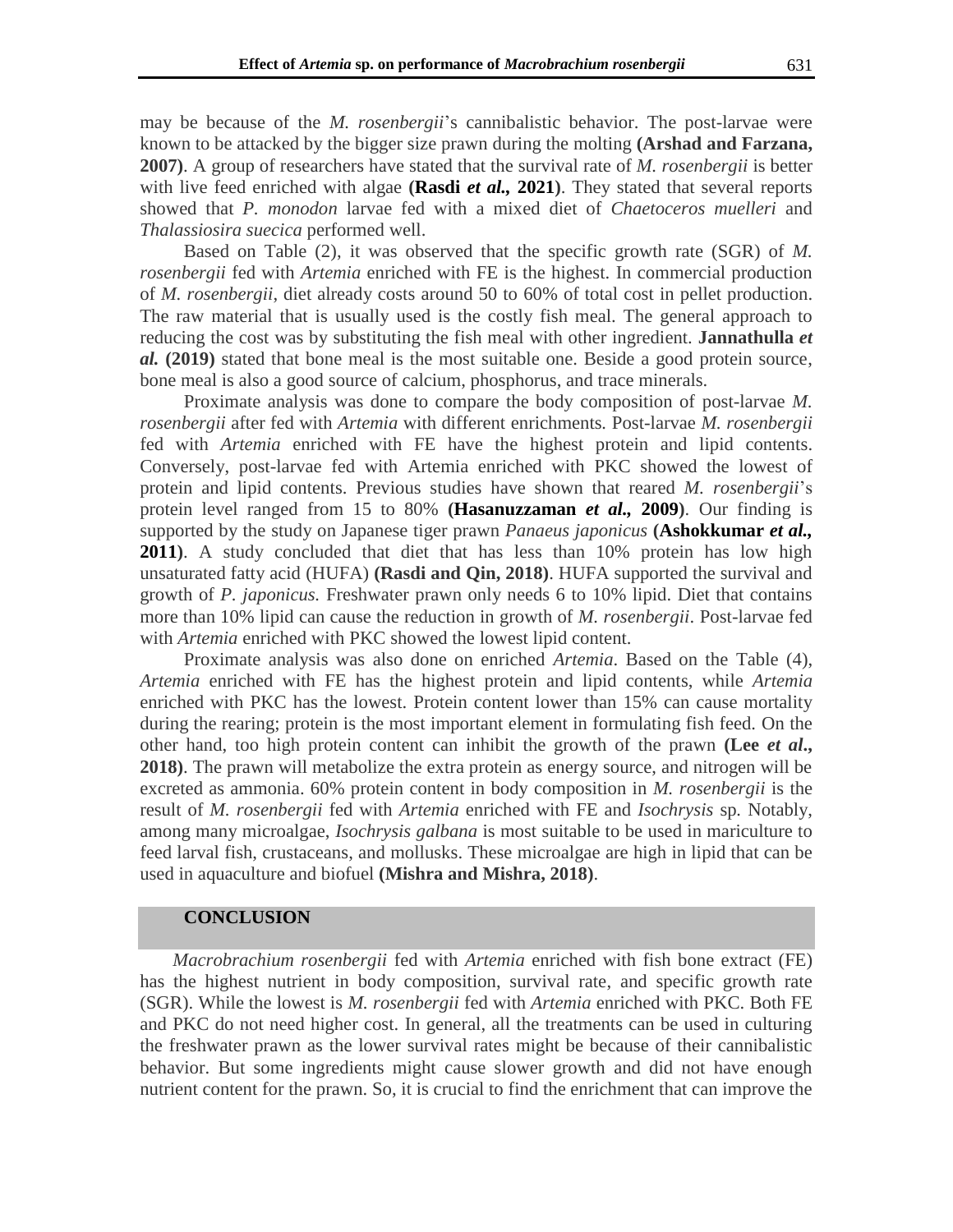nutritional value of prawn and the live feed. Exploration in other sources for improving nutritional value in aquaculture is recommended, especially in protein, to help researchers find the most suitable protein source with lower cost.

# *Acknowledgments*

The authors would like to thank the Malaysia Ministry of Higher Education (MOHE) for providing the fund to run this research under Artemia Translational Research Project, Universiti Malaysia Terengganu (UMT). We also would like to thank UMT management for the facilities and accommodation. Finally, we would like to thank all UMT's staff and lab assistance who have contributed to this study.

# **REFERENCES**

- **Aarumugam, P.; Bhavan, P. S.; Muralisankar, T.; Manickam, N.; Srinevasan, V. and Radhakrishnan, S. (2013).** Growth of *Macrobrachium rosenbergii* fed with mango seed kernel, banana peel and papaya peel incorporated feeds. International Journal of Applied Biology and Pharmaceutical Technology, 4(2):12-25.
- **Al Azad, S. and Lal, M.T.B.M. (2018).** Potentiality of Bioconverted Leafy Vegetable Waste as Aquaculture Feed Supplement. Advances in Bioscience and Biotechnology, 1(11), 571-583.
- **Amitha, C. V.; Raju, I. P.; Arun, K. P., and Pal, J. (2019).** Nutritional Composition of Fish Bone Powder Extracted from Three different Fish Filleting Waste Boiling with Water and an Alkalin Media. International Journal of Current Microbiology and Applied Sciences, 8(2), 2942-2948.
- **Anh, N.T.N.N.; Van Hoa, N.; Van Stappen, G. and Sorgeloos, P. (2009).** Effect of different supplemental feeds on proximate composition and *Artemia* biomass production in salt ponds. Aquaculture, 286:217-225.
- **Arshad Hossain, M. and Farzana Islam, S. (2007).** Meat and bone meal as partial substitute for fish meal in nursery diet for giant freshwater prawn, *Macrobrachium rosenbergii* (de Man). Journal of the World Aquaculture Society, 38(2):272-280.
- **Ashokkumar, S.; Mayavu, P.; Ramesh, S. and Sugesh, S. (2011).** Effect of different protein levels on the juvenile prawn with special reference to *Penaeus indicus*. World Journal of Fish and Marine Sciences, 3(1), 37-43.
- **Carter, C.G. (2015).** Feeding in hatcheries. In: Feed and Feeding Practices in Aquaculture. Woodhead Publishing Series in Food Science, Technology and Nutrition, pp.317-348.
- **Conceicao, L.E.; Yúfera, M.; Makridis, P.; Morais, S. and Dinis, M.T. (2010).** Live feeds for early stages of fish rearing. Aquaculture Research, 41(5),613-640.
- **Dhont, J.; Dierckens, K.; Støttrup, J.; Van Stappen, G.; Wille, M. and Sorgeloos, P. (2013).** Rotifers, *Artemia* and copepods as live feeds for fish larvae in aquaculture. In: Advances in Aquaculture Hatchery Technology. Woodhead Publishing, pp.157-202.
- **Emslie, S. (2012) "***Artemia salina* (L)". Animal Diversity Web. University of Michigan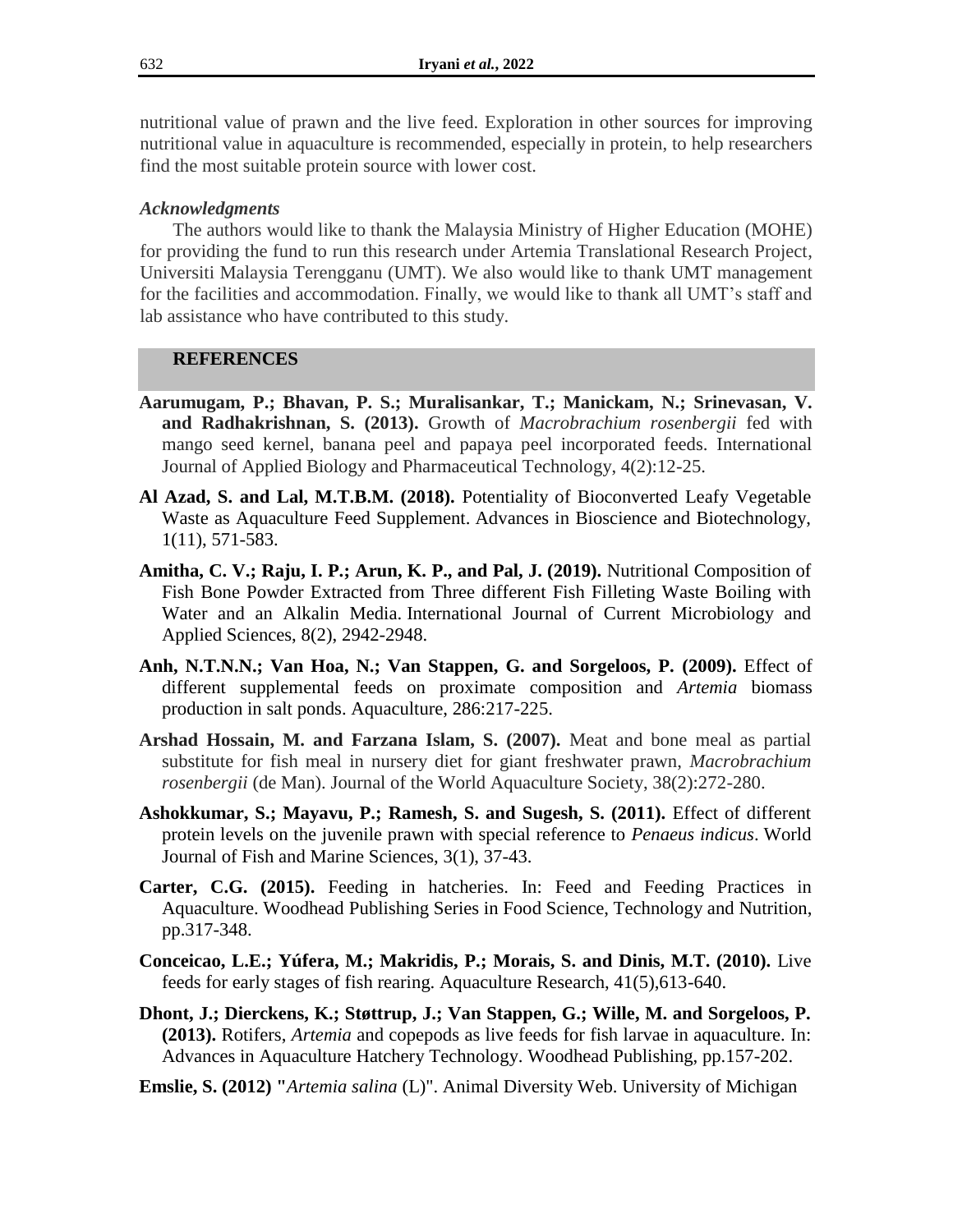- **Ferdose, A. and Hossain, M.B. (2011).** Nutritional value of wild, cultured and frozen prawn *Macrobrachium rosenbergii* (de Man, 1879). International Journal of Natural Sciences, 1(2):52-55.
- **Hasanuzzaman, A. F. M.; Siddiqui, M. N. and Chisty, M.A.H. (2009).** Optimum replacement of fishmeal with soybean meal in diet for *Macrobrachium rosenbergii* (De Man 1879) cultured in low saline water. Turkish Journal of Fisheries and Aquatic Sciences, 9(1).
- **Herawati, V.E.; Hutabarat, J. and Radjasa, O.K. (2014).** Nutritional Content of *Artemia sp.* fed with *Chaetoceros calcitrans* and *Skeletonema costatum.* HAYATI Journal of Biosciences, 21(4):166-172.
- **Islam, A.; Mondal, S.; Bhowmik, S.; Islam, S.B.M. and Begum, M. (2017).** A comparative analysis of the proximate composition of wild and cultured prawn (*Macrobrachium rosenbergii*) and shrimp (*Penaeus monodon*). Int J of Fisheries and Aquatic Studies, 5(4):59-62.
- **Jannathulla, R.; Rajaram, V.; Kalanjiam, R.; Ambasankar, K.; Muralidhar, M. and Dayal, J. S. (2019).** Fishmeal availability in the scenarios of climate change: Inevitability of fishmeal replacement in aquafeeds and approaches for the utilization of plant protein sources. *Aquaculture Research*, *50*(12), 3493-3506.
- **Jusoh, M.; Kasan, N.A.; Hashim, F.S.; Haris, N.; Zakaria, M.F.; Mohamed, N.N.; Rasdi, N.W.; Abd Wahid, M.E.; Katayama, T. and Takahashi, K. (2020).** Isolation of freshwater and marine indigenous microalgae species from Terengganu water bodies for potential uses as live feeds in aquaculture industry. International Aquatic Research, 12(1):74-83.
- **Khan, M. I.; Shin, J. H. and Kim, J. D. (2018).** The promising future of microalgae: Current status, challenges, and optimization of a sustainable and renewable industry for biofuels, feed, and other products. Microbial Cell Factories, 17(1):36.
- **Kumar, G. R. and Babu, D. E. (2015).** Effect of light, temperature and salinity on the growth of Artemia. International Journal of Engineering Science Invention, 4(12):7- 14.
- **Lee, C., and Lee, K. J. (2018).** Dietary protein requirement of Pacific white shrimp *Litopenaeus vannamei* in three different growth stages. *Fisheries and Aquatic Sciences*, *21*(1), 1-6.
- **Mishra, N. and Mishra, N. (2018).** Exploring the biologically active metabolites of *Isochrysis galbana* in pharmaceutical interest: An overview. International Journal of Pharmaceutical Sciences and Research, 9(6):2162-2174.
- **Nhan, D.T. (2009)**. Optimization of hatchery protocols for *Macrobrachium rosenbergii*  culture in Vietnam. PhD Thesis Ghent University, Belgium.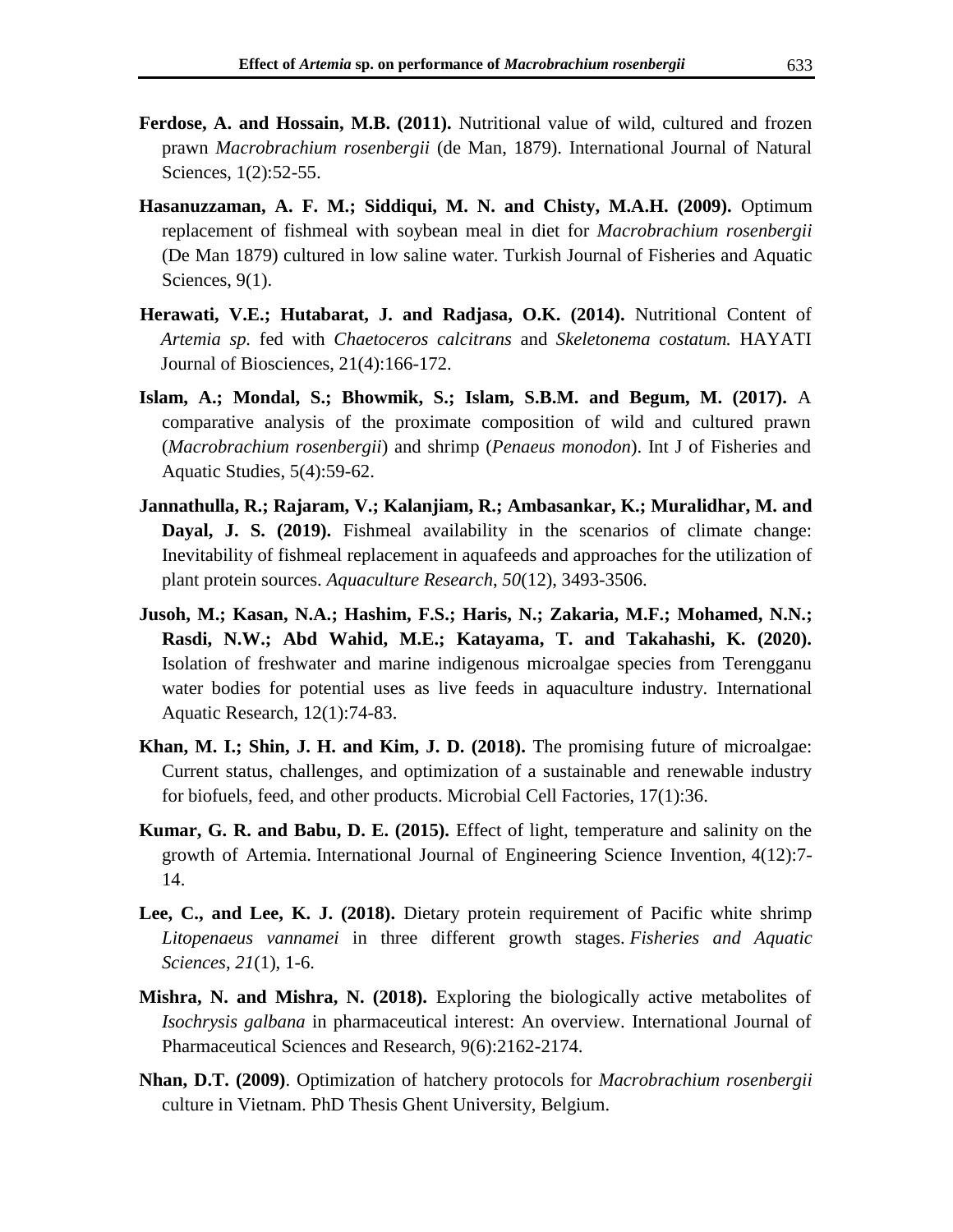- **Paray, B.A. and Al-Sadoon, M.K., (2016).** Utilization of organic manure for culture of cladocerans, *Daphnia carinata, Ceriodaphnia cornuta* and copepod, Thermocyclops decipiens under laboratory conditions. Indian Journal of Geo-Marine Sciences, 45(3), 399-404.
- **Paulraj, A., and Altaff, K. (1999).** Survival and growth in postlarvae of *Macrobrachium rosenbergii* (de Man) on different diets. Biological Sciences PJSIR, 42(4):192-196.
- **Rasdi, N.W. and Qin, J.G. (2018).** Copepod supplementation as a live food improved growth and survival of Asian seabass *Lates calcarifer* larvae. Aquaculture Research, 49(11):3606-3613.
- **Rasdi, N.W.; Arshad, A.; Ikhwanuddin, M.; Hagiwara, A.; Yusoff, F.M. and Azani, N. (2020).** A review on the improvement of cladocera (Moina) nutrition as live food for aquaculture: Using valuable plankton fisheries resources. Journal of Environmental Biology, 41:1239-1248.
- **Rasdi, N. W.; Ikhwannuddin, M.; Syafika, C. A.; Azani, N. and Ramli, A. (2021).** Effects of using enriched copepod with microalgae on growth, survival, and proximate composition of giant freshwater prawn (*Macrobrachium rosenbergii*). *Iranian Journal of Fisheries Sciences*, 20(4), 986-1003.
- **Sorgeloos, P.; Dhert, P. and Candreva, P. (2001).** Use of the brine shrimp, *Artemia*  spp., in marine fish larviculture. Aquaculture, 200(1-2):147-159
- **Su, M.K.; Heeyong, K.; Won, C.L.; Hyung, C.K.; Howon, L.; Da, S.L.; Seok, N.K.; Naeun, J. and Sang, H.L. (2016).** Monthly variation in the proximate composition of jack mackerel (*Trachurus japonicus*) from Geumo Island, Korea. Fisheries Research, 183:371-378.
- **Sui, L.Y.; Wang, J.; Nguyen, V.H.; Sorgeloos, P. and Van Stappen, G. (2013).** Increased carbon and nitrogen supplementation in Artemia culture ponds result in higher yields. Aquaculture International, 21(6):1343-1354.
- **Treece, G.D. (2000).** *Artemia* production for marine larval fish culture. Southern Regional Aquaculture Center (SRAC) Publication, Stoneville, Mississippi, p4.
- **Usydus, Z.; Richert, S.J.; Adamczyk, M. and Szatkowska, U. (2011).** Marine and farmed fish in the Polish comparison of the nutritional value. Food Chem., 126:78-84.
- **Verma, A.K.; Raghukumar, C. and Naik, C.G. (2011).** A novel hybrid technology for remediation molasses-based raw effluents. Biosource Technology, 102:2411-2418.
- **Vilchis, M.C. (2010).** Survival and growth of *Artemia franciscana* with feeding phytoplankton. J Aquacult. Liv. Resc., 20:104-112.